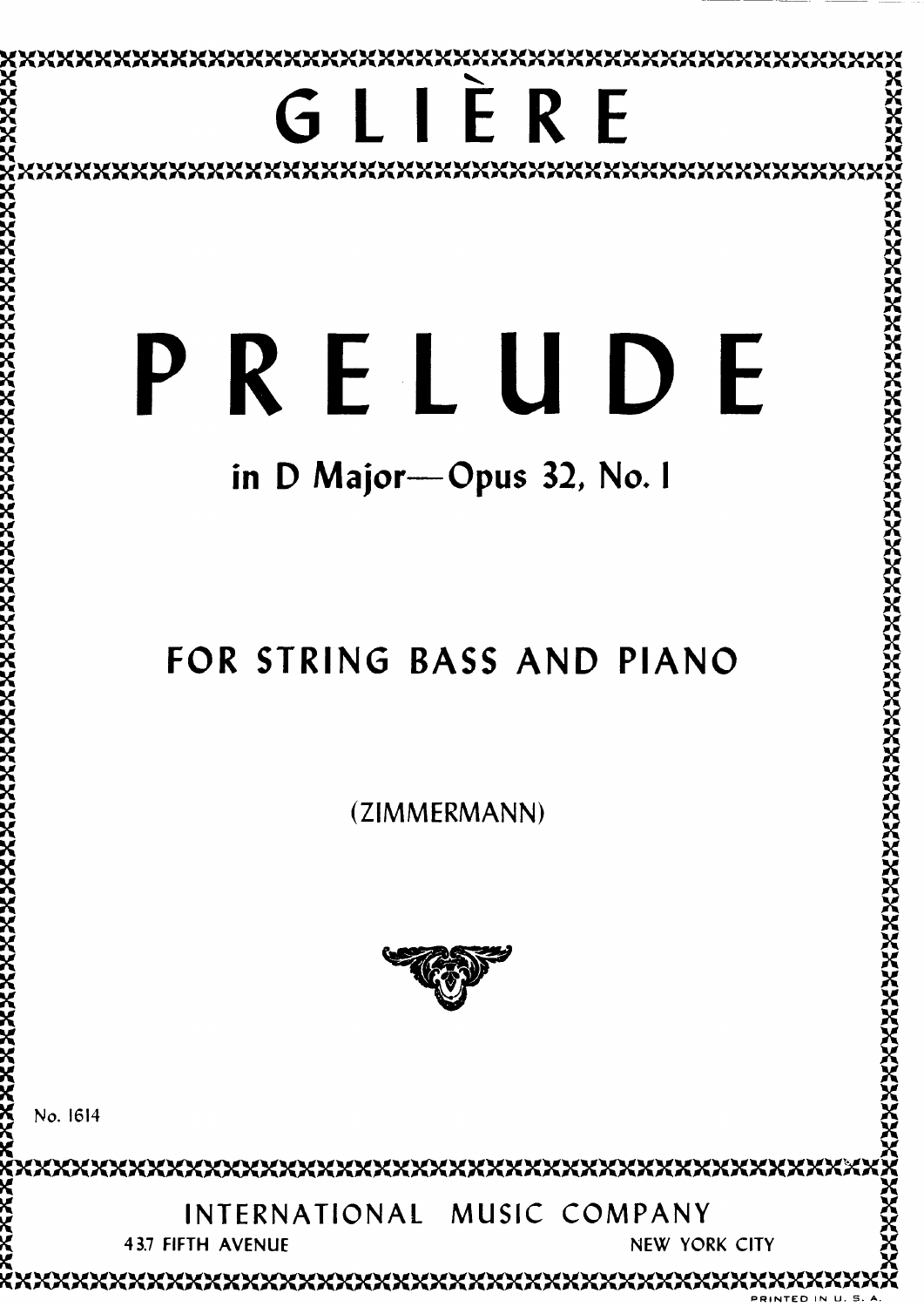#### PRELUDE



 $^{\circledR}$  Copyright 1957 by International Music Company, New York City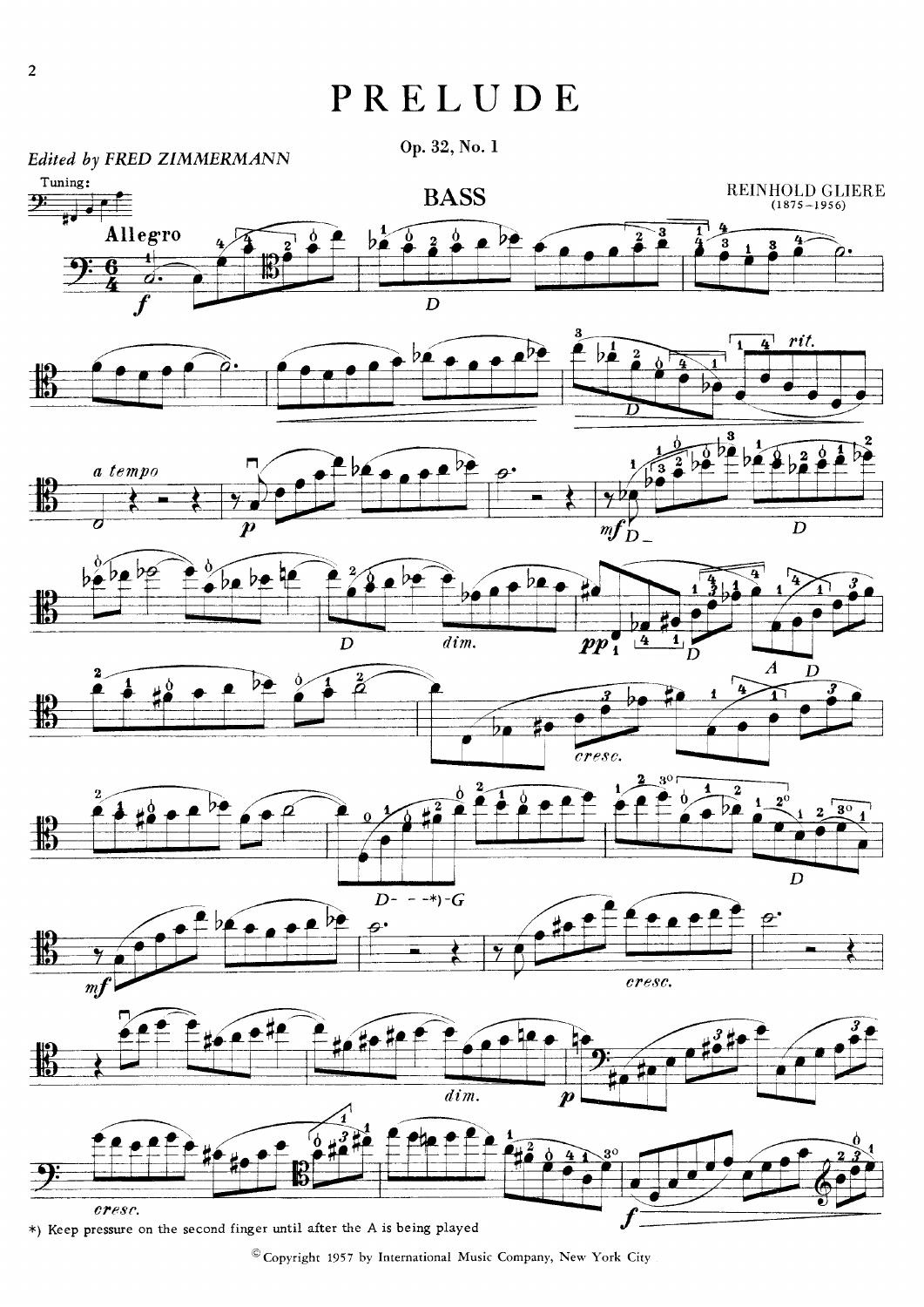

















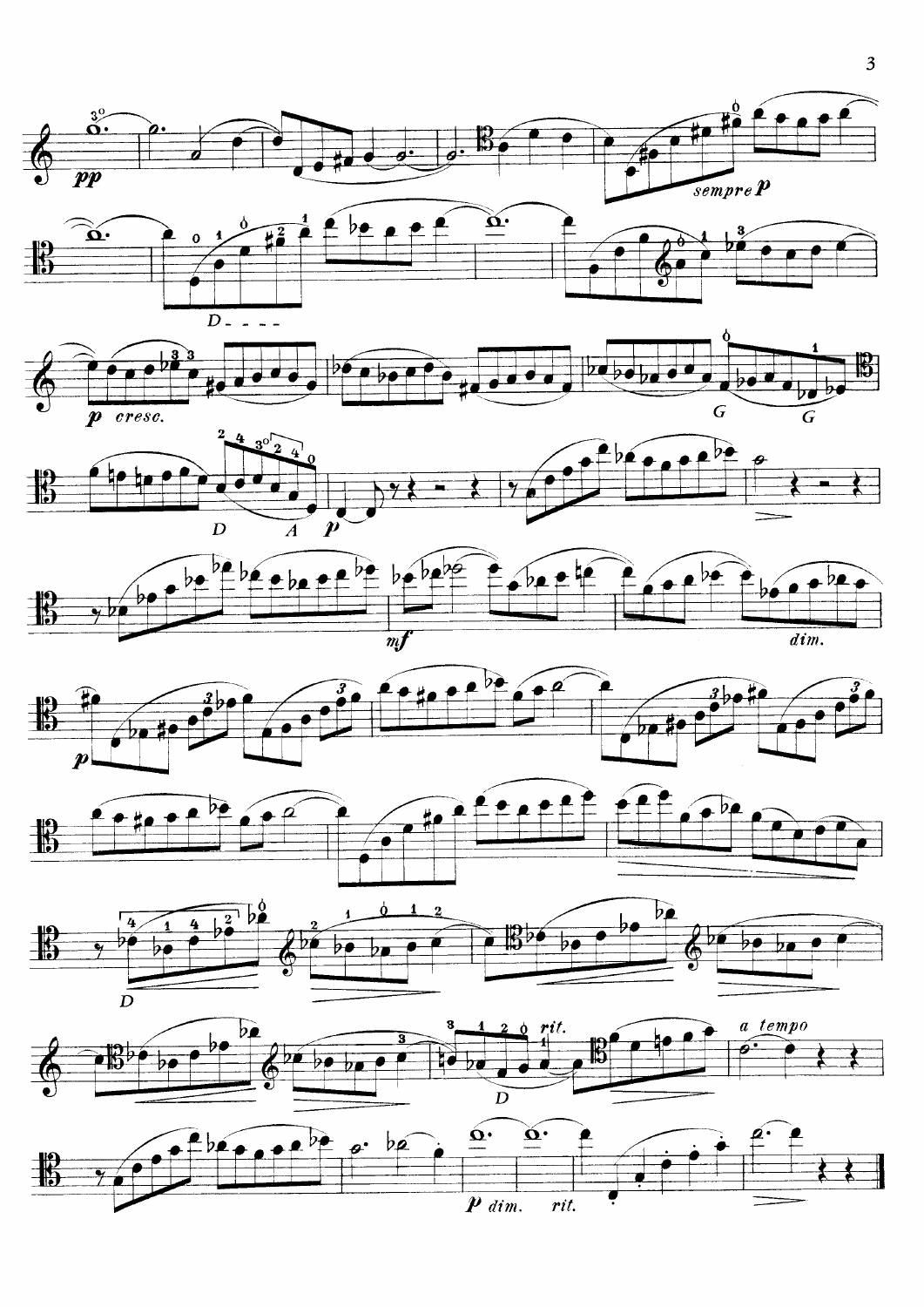#### PRELUDE

Op. 32, No. 1



<sup>&</sup>lt;sup>©</sup> Copyright 1957 by International Music Company, New York City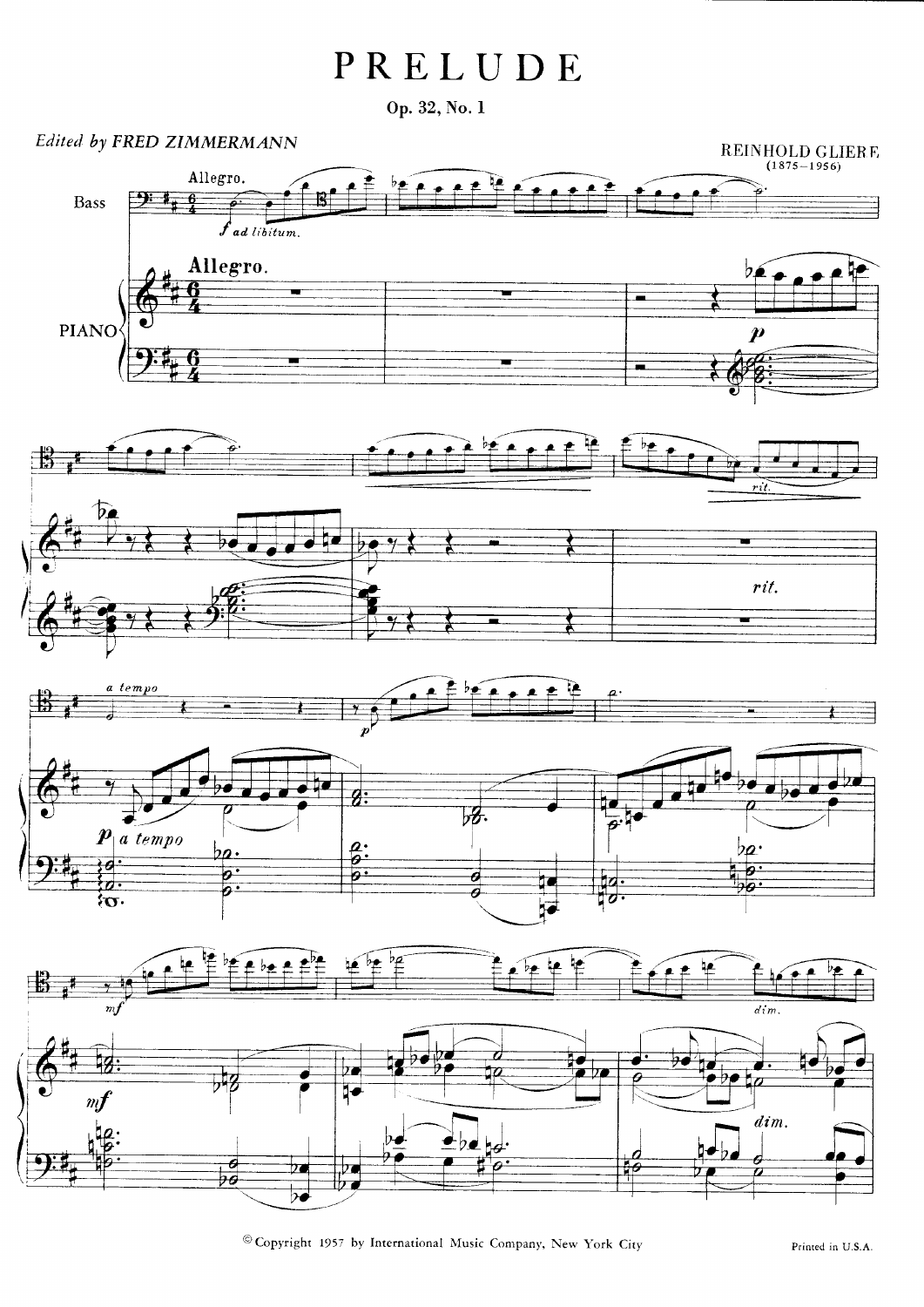





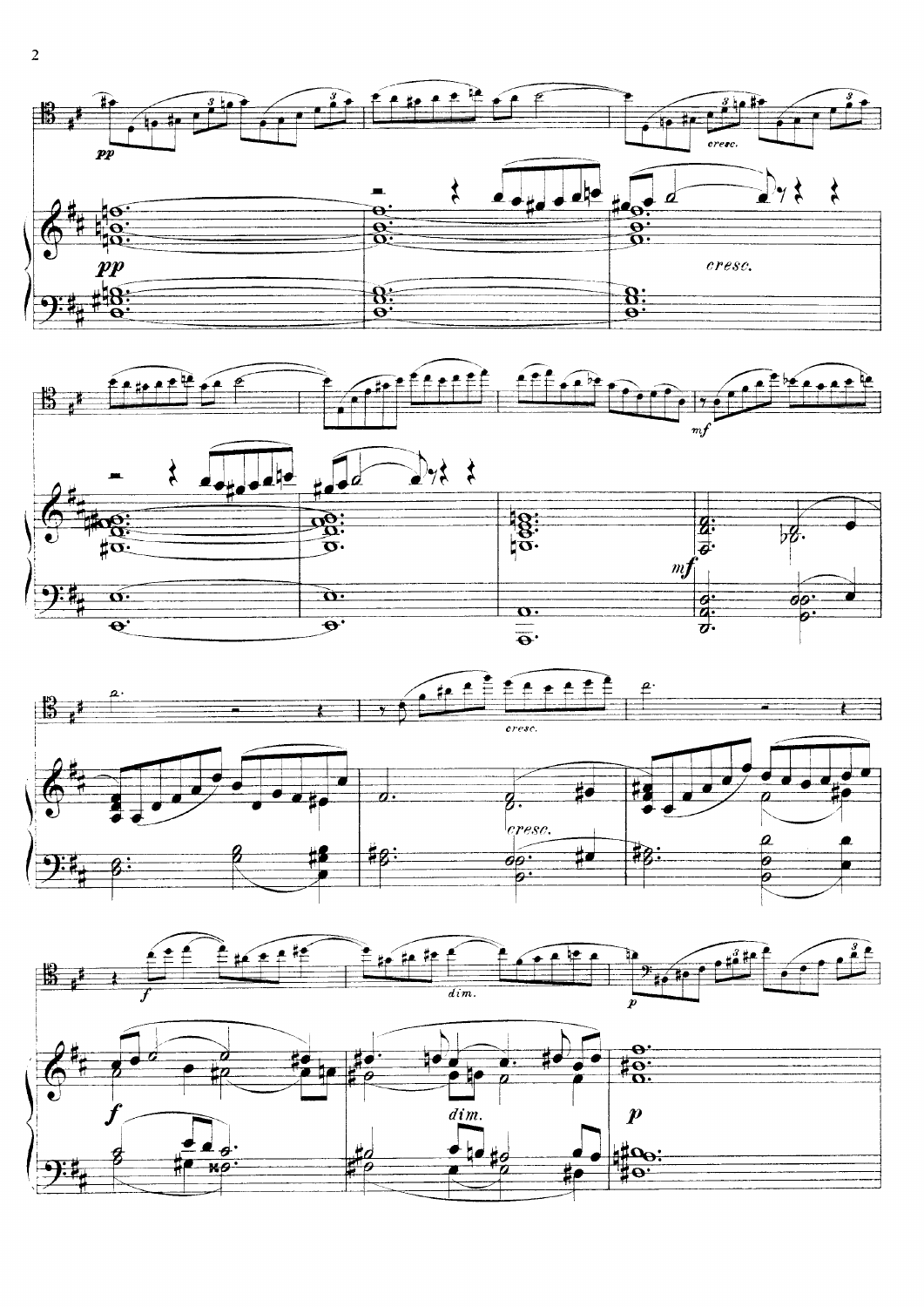





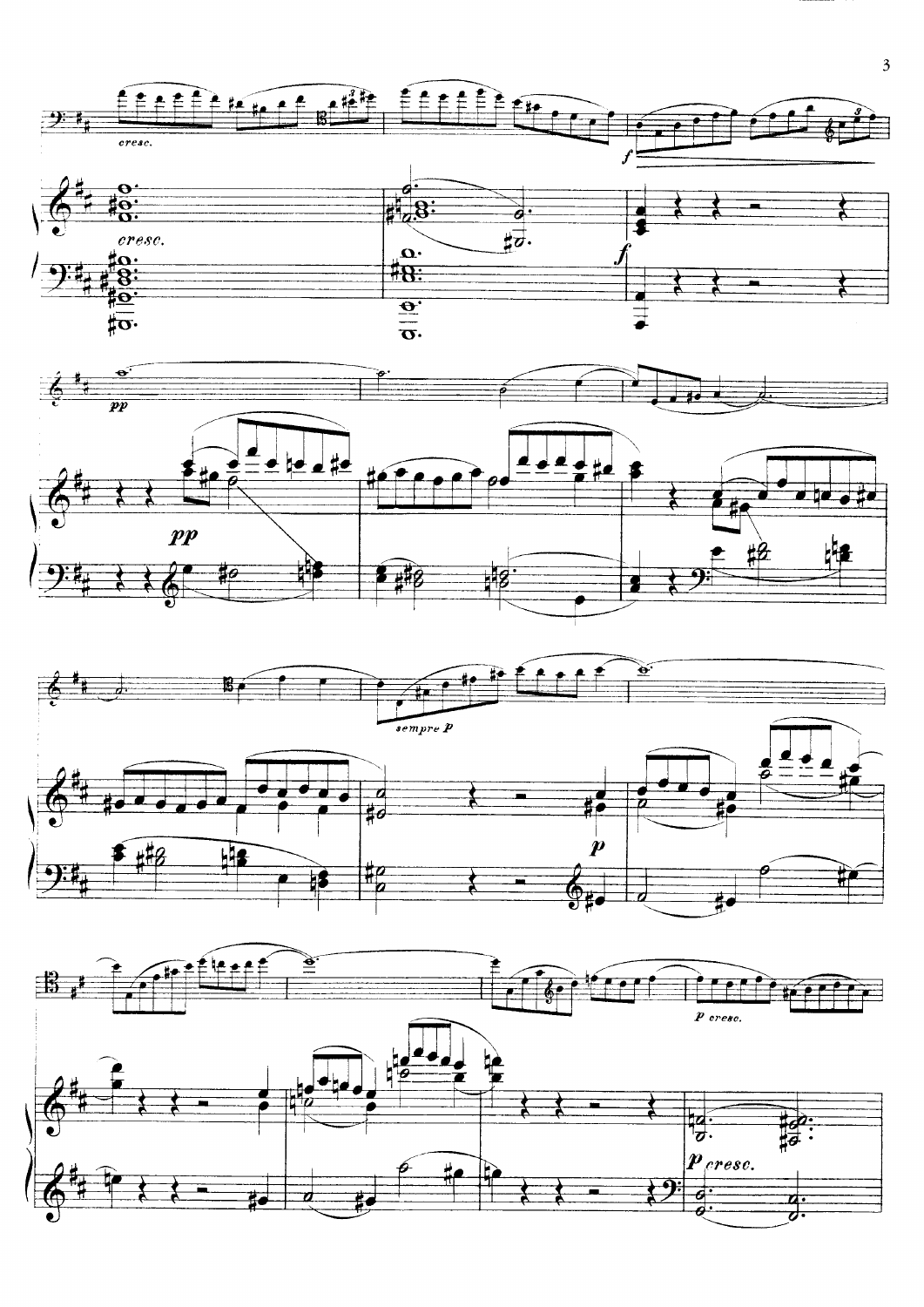





![](_page_6_Figure_3.jpeg)